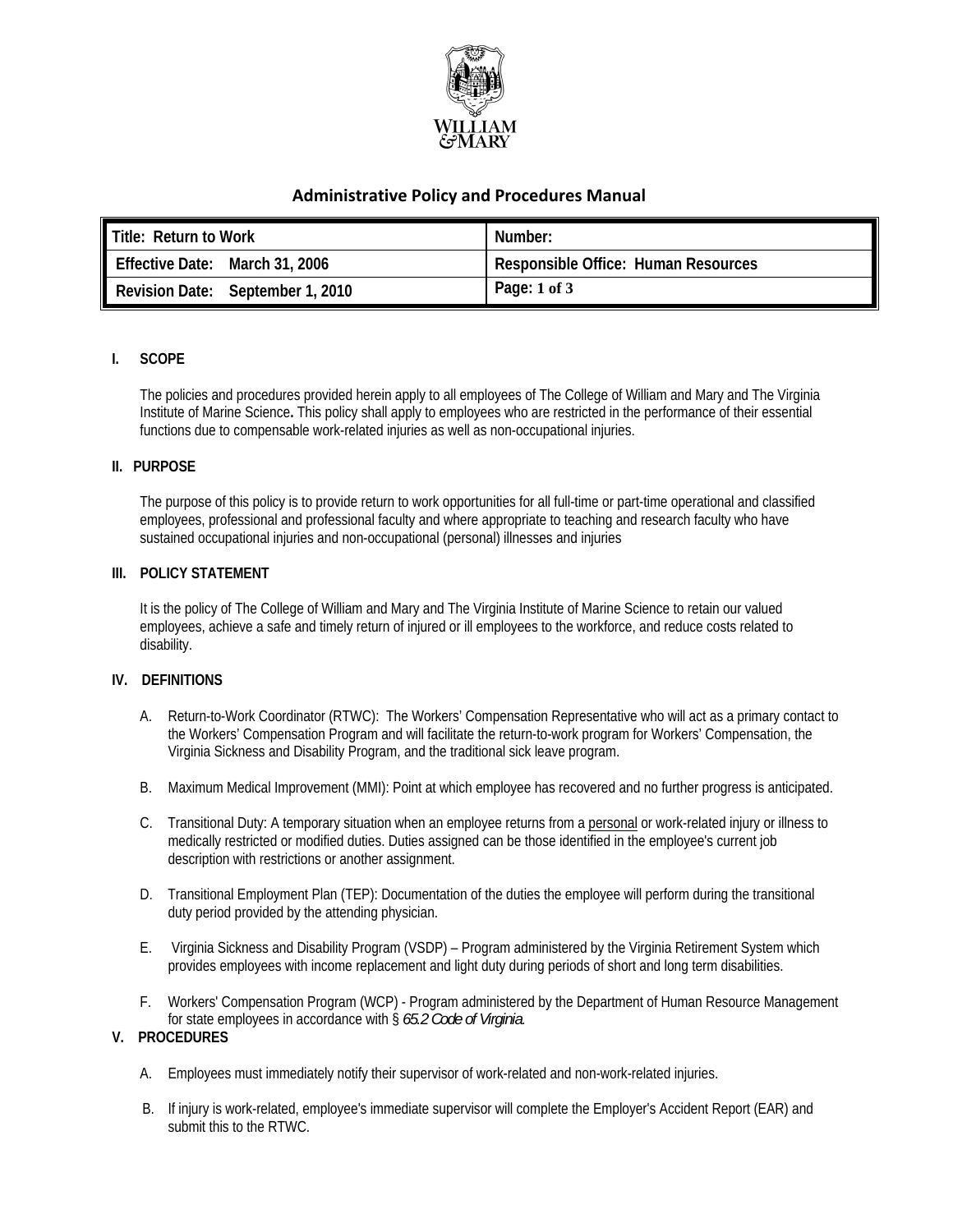

# **Administrative Policy and Procedures Manual**

| Title: Return to Work<br>Effective Date: October 31, 2006<br>Revision Date: September 1, 2010 | Number:                             |
|-----------------------------------------------------------------------------------------------|-------------------------------------|
|                                                                                               | Responsible Office: Human Resources |
|                                                                                               | Page: $2$ of $3$                    |

- C. The RTWC will review the EAR and submit it to the WCP within 1 day of the incident.
- D. The RTWC will confirm that the employee is offered a panel of physicians. Within 24 hours of the initial visit, the RTWC will communicate with the employee as well as review the attending physician's instructions and review return to work options, to include the ability to provide transitional duty.
- E. The Return-to-Work Coordinator (RTWC) will submit the position description and physical demands, including documentation detailing the Return-to-Work Program to the relevant VSDP or RTWC case manager after seven days.
- F. If the employee is released to return to work and can perform the essential functions of his/her pre-injury position, he/she will give the release to the RTWC who will coordinate a start date to report to work. The Workers' Compensation Representative will submit a supplemental report indicating this return to work to the WCP and also will notify VSDP if applicable of the employee's return to work.
- G. If the employee is released to work with restrictions, the RTWC in coordination with the supervisor will review the restrictions set forth by the attending physician and will make a decision if the agency is able to provide transitional duty for the employee. Transitional duty must meet the agency's staffing needs and accommodate the employee's medical restrictions while taking into consideration the welfare and safety of the employee and their co-workers.
- H. The RTWC will schedule an initial return-to-work interview within one to five business days with the injured/ill employee and the appropriate supervisor. They will discuss and develop transitional duties, which will focus on the employee's abilities and comply with the employee's medical restrictions.
- I. If the employee cannot return to work in their pre-injury department, the RTWC will attempt to coordinate a return to work within another department.
- J. If transitional duty is not possible for an employee within the agency or the employee is not released to work, the RTWC will maintain monthly communication with the employee, WCP and/or VSDP, and the attending physician in order to obtain the employee's prognosis for recovery.
- K. During transitional duty, the RTWC will talk with the injured/ill employee to discuss concerns and to evaluate progress every two weeks. This duty can be altered, upgraded, or changed in a manner consistent with medical restrictions and in accordance with an individual's improved condition.
- L. The RTWC will submit a supplemental report indicating this return to work to the WCP and also notify the VSDP Representative of the employee's return to work.
- M. The RTWC in coordination with the supervisor may amend the transitional duty should the employee demonstrate improvement or regression. Such change will be initiated by the attending physician for approval and a copy forwarded to WCP and/or VSDP, if applicable.